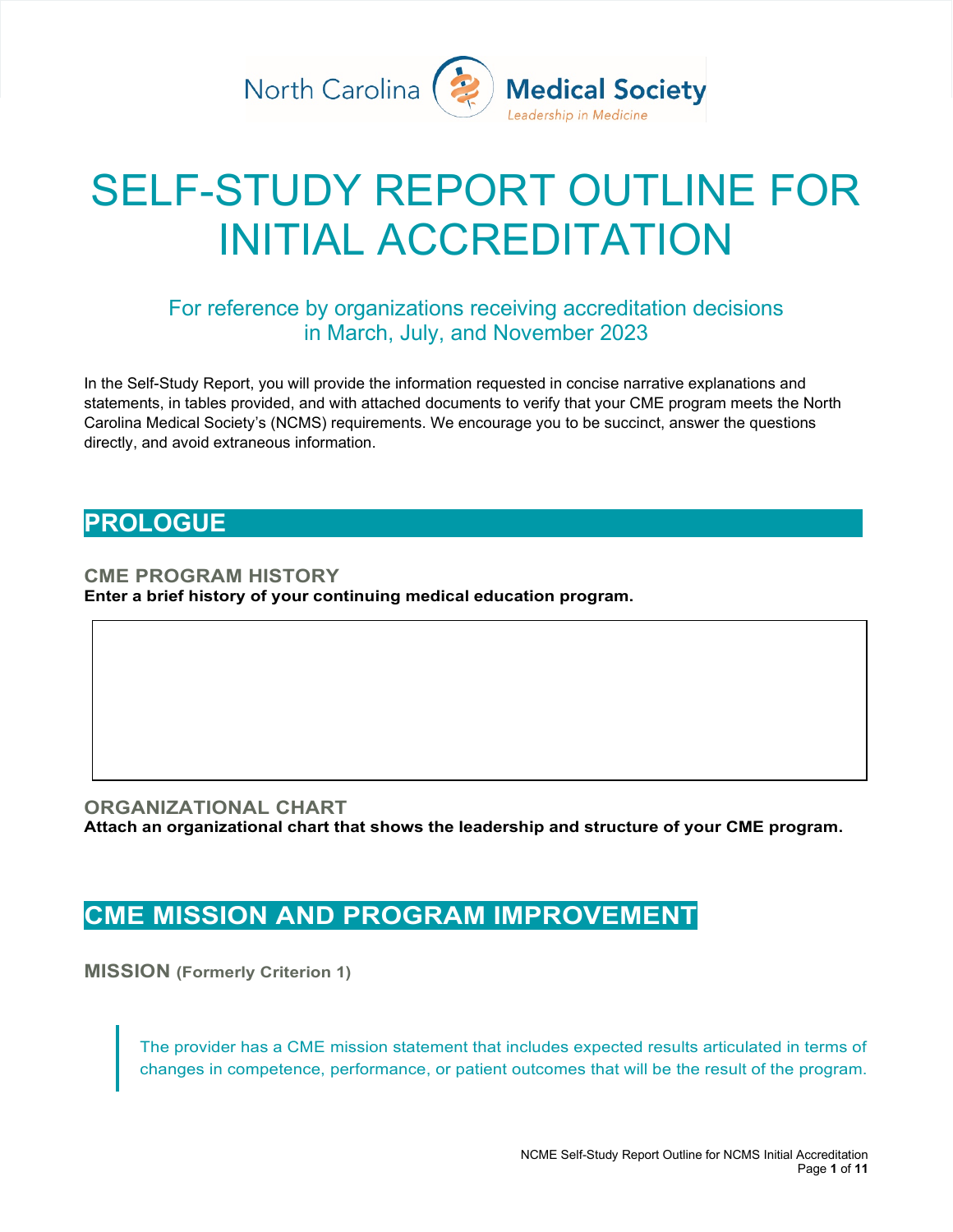**PROGRAM ANALYSIS (Formerly Criterion 12)**

The provider gathers data or information and conducts a program-based analysis on the degree to which the CME mission of the provider has been met through the conduct of CME activities/educational interventions.

**Describe your conclusions on the degree to which you have met the expected results of your mission. These conclusions should be based on the data you have obtained in your analysis of learner change across your overall program of accredited activities.** 

**PROGRAM IMPROVEMENTS (Formerly Criterion 13)**

The provider identifies, plans, and implements the needed or desired changes in the overall program (e.g., planners, teachers, infrastructure, methods, resources, facilities, interventions) that are required to improve on ability to meet the CME mission.

**Describe the needed or desired changes in the overall program required to improve on your ability to meet your CME mission that have been identified, planned, and implemented during the accreditation term.**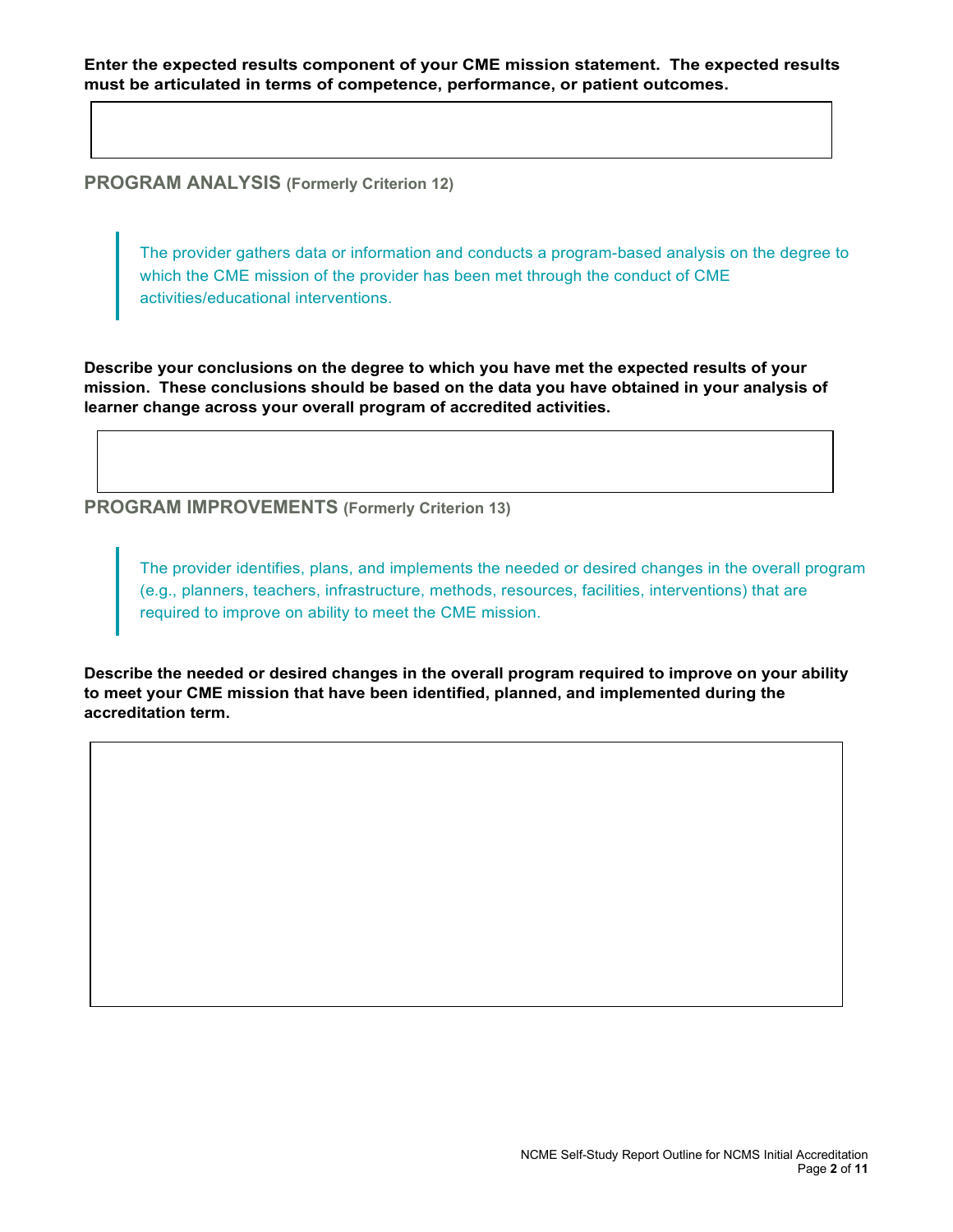# **EDUCATIONAL PLANNING AND EVALUATION**

**EDUCATIONAL NEEDS (Formerly Criterion 2)**

The provider incorporates into CME activities the educational needs (knowledge, competence, or performance) that underlie the professional practice gaps of their own learners.

**Describe what you do to ensure your organization identifies the professional practice gaps of your learners and the educational needs that underlie the practice gaps.** 

**DESIGNED TO CHANGE (Formerly Criterion 3)**

The provider generates activities/educational interventions that are designed to change competence, performance, or patient outcomes as described in its mission statement.

**Describe what you do to ensure your organization designs activities to change the competence, performance, or patient outcomes of your learners.** 

**APPROPRIATE FORMATS (Formerly Criterion 5)**

The provider chooses educational formats for activities/interventions that are appropriate for the setting, objectives, and desired results of the activity.

**Explain why the educational formats chosen are appropriate for the settings, objectives, and desired results of your activities.** 

**COMPETENCIES (Formerly Criterion 6)**

The provider develops activities/educational interventions in the context of desirable physician attributes (competencies).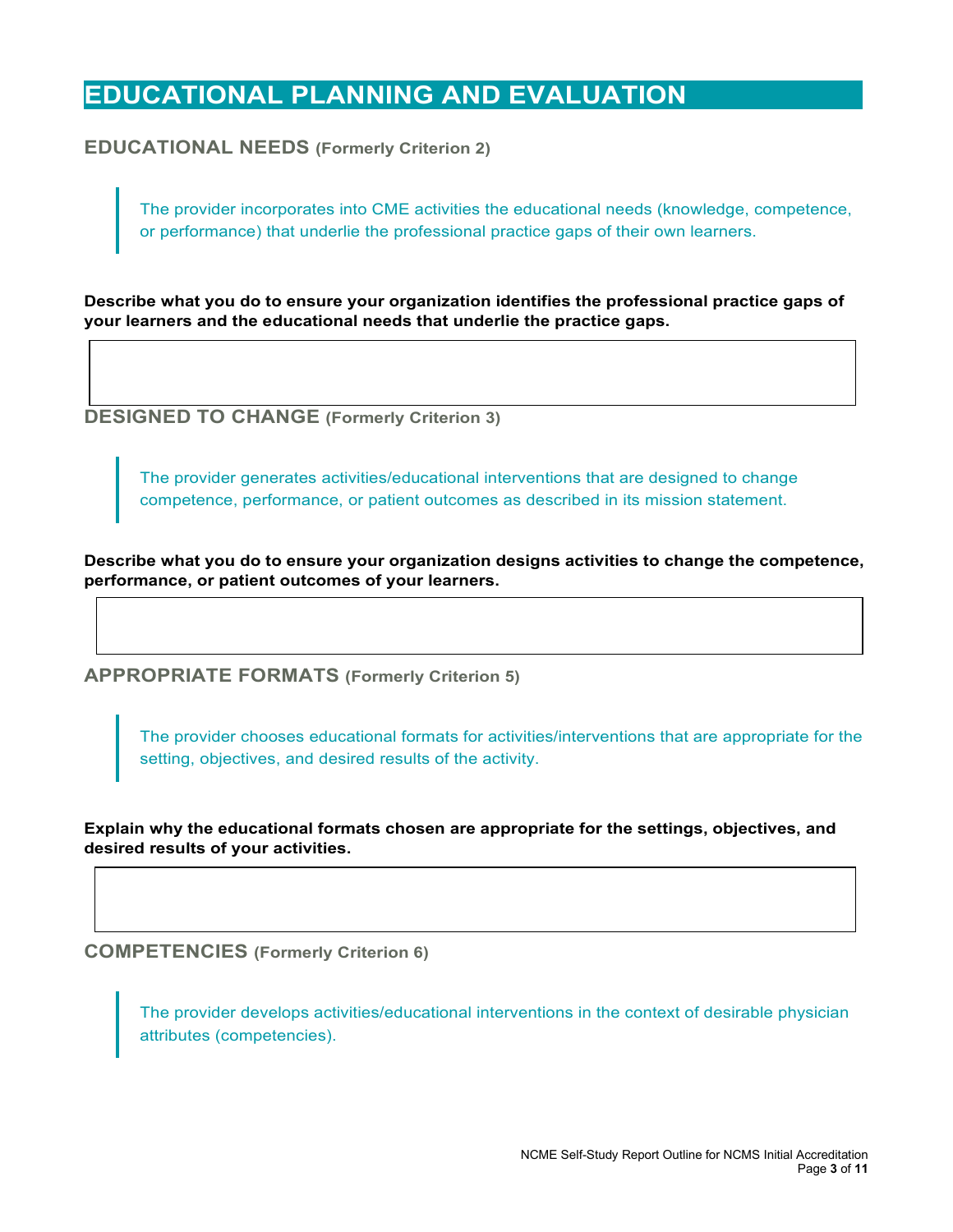**ANALYZES CHANGE (Formerly Criterion 11)**

The provider analyzes changes in learners' (competence, performance, or patient outcomes) achieved as a result of the overall program's activities/educational interventions.

**Describe the strategies you use to obtain data on changes in learners' competence, performance or patient outcomes and your conclusions as to whether or not you were able to change learner competence, performance or patient outcomes across your overall program of accredited activities.** 

# **STANDARDS FOR INTEGRITY AND INDEPENDENCE IN ACCREDITED CONTINUING EDUCATION**

**STANDARD 1: ENSURE CONTENT IS VALID (Formerly CME Clinical Content Validation Policies and Criterion 10 SCS 5.2)**

Accredited providers are responsible for ensuring that their education is fair and balanced and that any clinical content presented supports safe, effective patient care.

- 1. All recommendations for patient care in accredited continuing education must be based on current science, evidence, and clinical reasoning, while giving a fair and balanced view of diagnostic and therapeutic options.
- 2. All scientific research referred to, reported, or used in accredited education in support or justification of a patient care recommendation must conform to the generally accepted standards of experimental design, data collection, analysis, and interpretation.
- 3. Although accredited continuing education is an appropriate place to discuss, debate, and explore new and evolving topics, these areas need to be clearly identified as such within the program and individual presentations. It is the responsibility of accredited providers to facilitate engagement with these topics without advocating for, or promoting, practices that are not, or not yet, adequately based on current science, evidence, and clinical reasoning.
- 4. Organizations cannot be accredited if they advocate for unscientific approaches to diagnosis or therapy, or if their education promotes recommendations, treatment, or manners of practicing healthcare that are determined to have risks or dangers that outweigh the benefits or are known to be ineffective in the treatment of patients.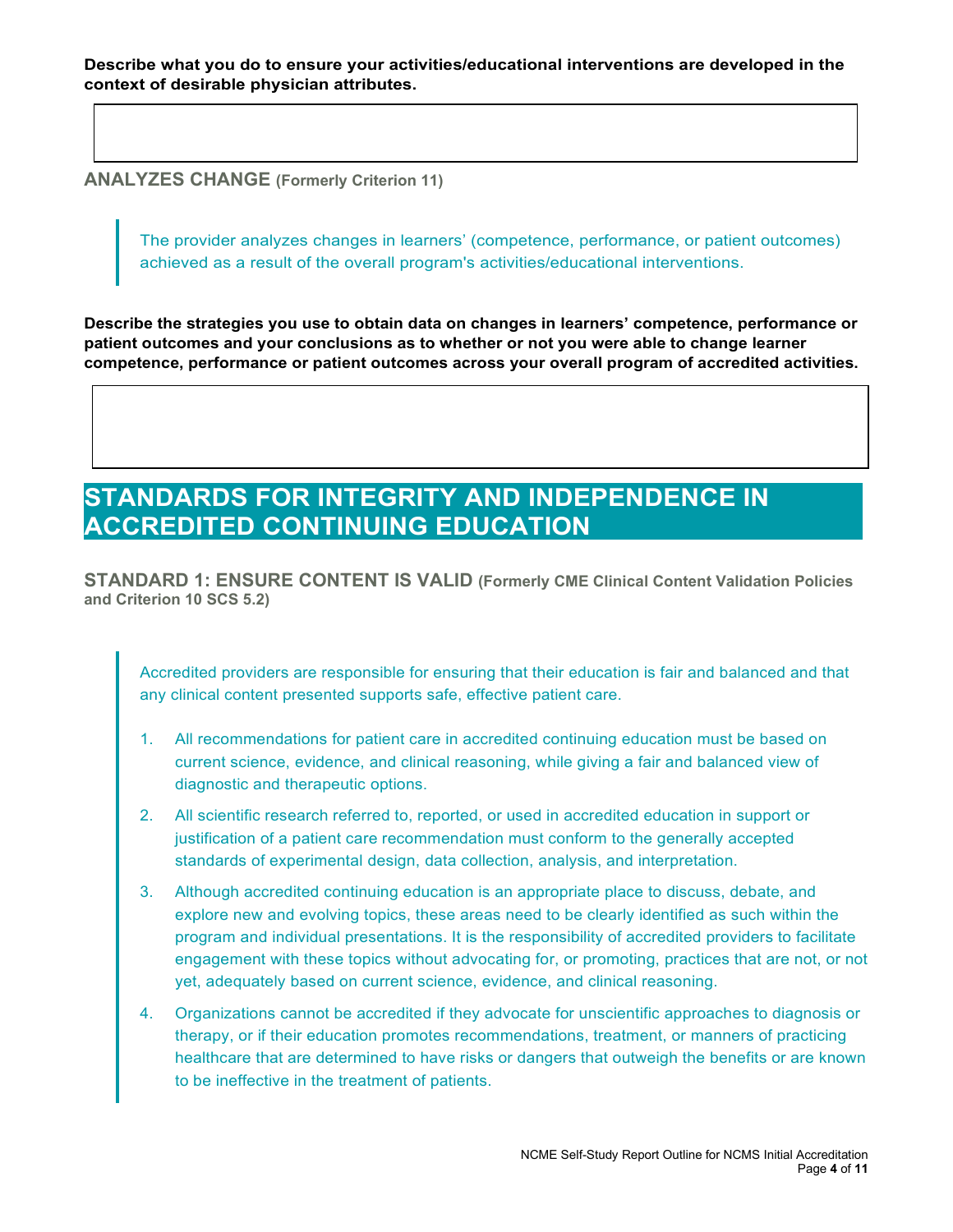**Describe what you do to ensure that the content of CME activities and your accredited CME program meet all four elements of Standard 1.** 

**STANDARD 2: PREVENT COMMERCIAL BIAS AND MARKETING IN ACCREDITED CONTINUING EDUCATION (Formerly Criterion 7 [SCS 1] and Criterion 10 [SCS 5.1])** 

Accredited continuing education must protect learners from commercial bias and marketing.

- 1. The accredited provider must ensure that all decisions related to the planning, faculty selection, delivery, and evaluation of accredited education are made without any influence or involvement from the owners and employees of an ineligible company.
- 2. Accredited education must be free of marketing or sales of products or services. Faculty must not actively promote or sell products or services that serve their professional or financial interests during accredited education.
- 3. The accredited provider must not share the names or contact information of learners with any ineligible company or its agents without the explicit consent of the individual learner.

**Describe what you do to ensure that the content of your accredited activities and your accredited CME program meet expectations of elements 1 AND 2 of Standard 2.** 

**Describe what you do to ensure that names or contact information of learners are not shared with any ineligible company or its agents without the explicit consent of learners.**

**STANDARD 3: IDENTIFY, MITIGATE, AND DISCLOSE RELEVENT FINANCIAL RELATIONSHIPS (Formerly Criterion 7 [SCS 1, 2 & 6])** 

Accredited providers must take the following steps when developing accredited continuing education.

Collect information: Collect information from all planners, faculty, and others in control of educational content about all their financial relationships with ineligible companies within the prior 24 months. There is no minimum financial threshold; individuals must disclose all financial relationships, regardless of the amount, with ineligible companies. Individuals must disclose regardless of their view of the relevance of the relationship to the education. Disclosure information must include:

• The name of the ineligible company with which the person has a financial relationship.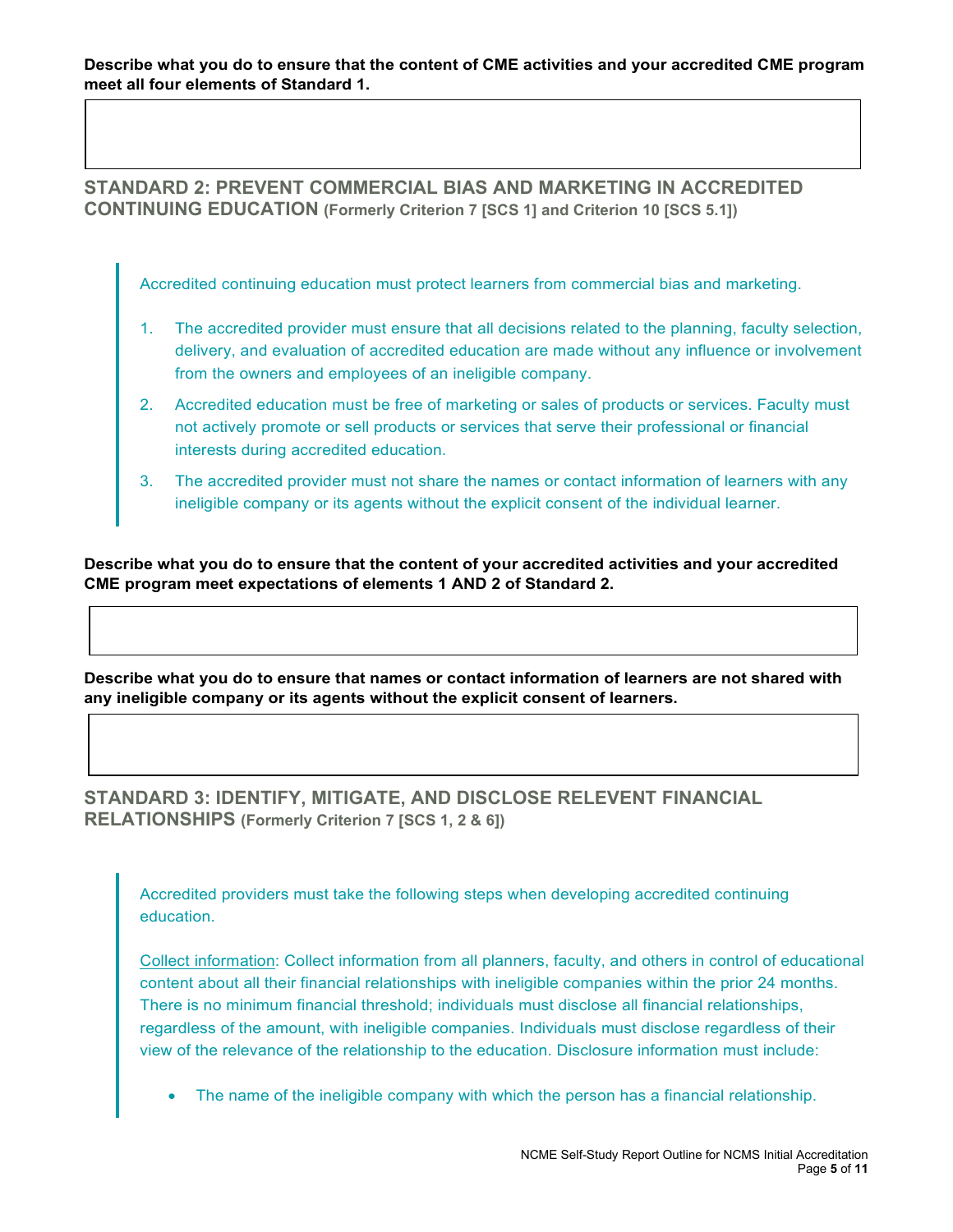• The nature of the financial relationship. Examples of financial relationships include employee, researcher, consultant, advisor, speaker, independent contractor (including contracted research), royalties or patent beneficiary, executive role, and ownership interest. Individual stocks and stock options should be disclosed; diversified mutual funds do not need to be disclosed. Research funding from ineligible companies should be disclosed by the principal or named investigator even if that individual's institution receives the research grant and manages the funds.

Exclude owners or employees of ineligible companies: Review the information about financial relationships to identify individuals who are owners or employees of ineligible companies. These individuals must be excluded from controlling content or participating as planners or faculty in accredited education. There are three exceptions to this exclusion— employees of ineligible companies can participate as planners or faculty in these specific situations:

- When the content of the activity is not related to the business lines or products of their employer/company.
- When the content of the accredited activity is limited to basic science research, such as preclinical research and drug discovery, or the methodologies of research, and they do not make care recommendations.
- When they are participating as technicians to teach the safe and proper use of medical devices, and do not recommend whether or when a device is used.

Identify relevant financial relationships: Review the information about financial relationships to determine which relationships are relevant. Financial relationships are relevant if the educational content an individual can control is related to the business lines or products of the ineligible company.

Mitigate relevant financial relationships: Take steps to prevent all those with relevant financial relationships from inserting commercial bias into content.

- Mitigate relationships prior to the individuals assuming their roles. Take steps appropriate to the role of the individual. For example, steps for planners will likely be different than for faculty and would occur before planning begins.
- Document the steps taken to mitigate relevant financial relationships.

Disclose all relevant financial relationships to learners: Disclosure to learners must include each of the following:

- The names of the individuals with relevant financial relationships.
- The names of the ineligible companies with which they have relationships.
- The nature of the relationships.
- A statement that all relevant financial relationships have been mitigated.

Identify ineligible companies by their name only. Disclosure to learners must not include ineligible companies' corporate or product logos, trade names, or product group messages.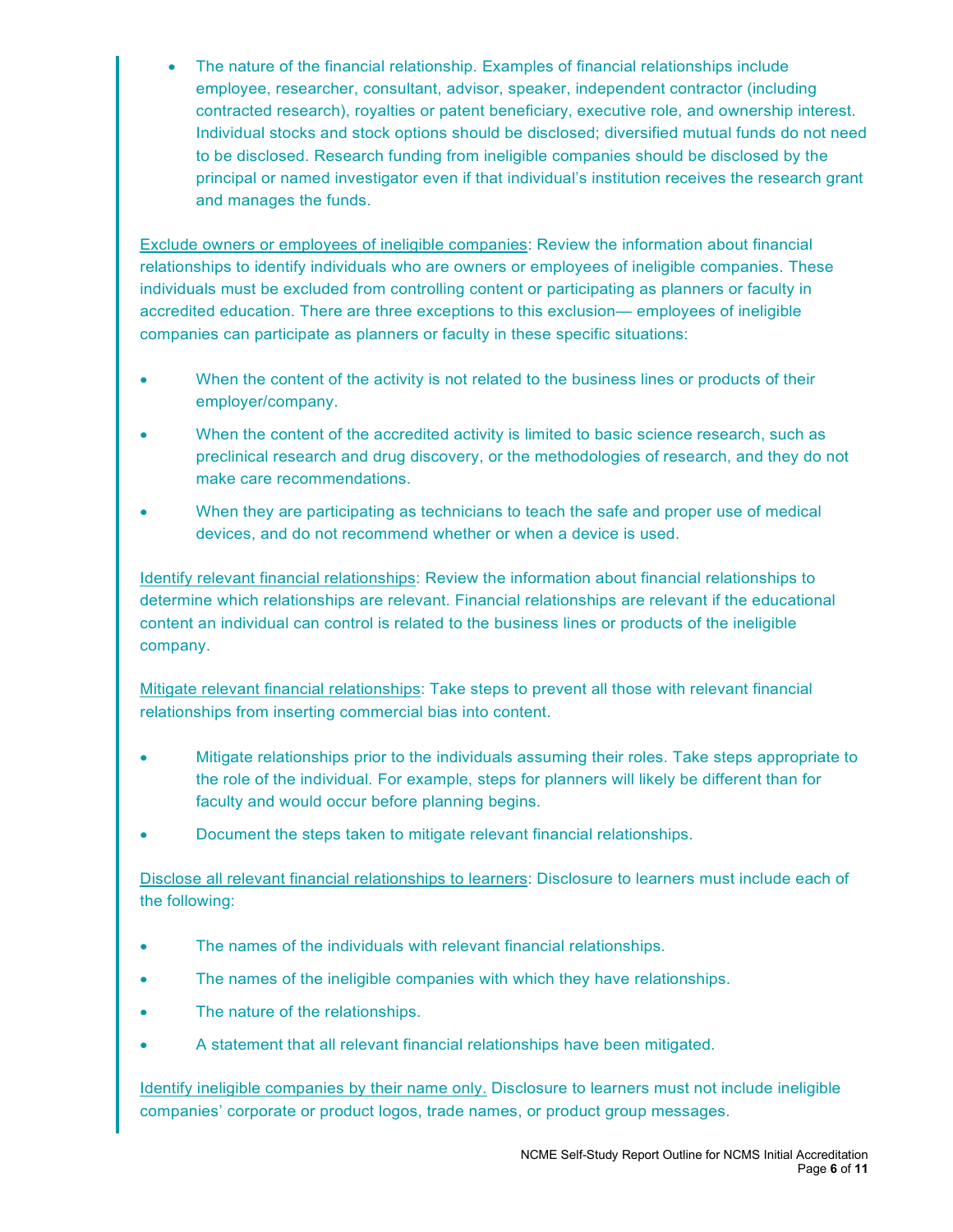Disclose absence of relevant financial relationships. Inform learners about planners, faculty, and others in control of content (either individually or as a group) with no relevant financial relationships with ineligible companies.

Learners must receive disclosure information, in a format that can be verified at the time of accreditation, before engaging with the accredited education.

**Describe the process(es) you had in place to collect information from all planners, faculty, and others in control of educational content about all RELEVANT financial relationships with ineligible companies for activities occurring prior to January 1, 2022.** 

**Describe the process(es) you have in place to collect information from all planners, faculty, and others in control of educational content about all financial relationships with ineligible companies for activities occurring January 1, 2022, and subsequently.** 

**Attach a single example of each of the form(s) or mechanism(s) that you use to collect information that meets the expectations of Standard 3.1 as of January 1, 2022. Ensure that this/these mechanism(s) include:**

**a. the complete definition of an ineligible company**

**b. the individual completing the form/mechanism is instructed to include ALL financial relationships with ineligible companies for the prior 24 months.**

**Does your organization use employees or owners of ineligible companies in its accredited activities?** 

Yes No

**If yes, describe the process(es) you have in place to meet the expectations of Standard 3.2 (a-c).** 

**Describe the process(es) you use to determine which financial relationships are relevant to the educational content.** 

**Describe the method(s) you use to mitigate all relevant financial relationships appropriate to the role(s) of individuals in control of content. Note that the method(s) used for planners are likely different than those used for faculty.**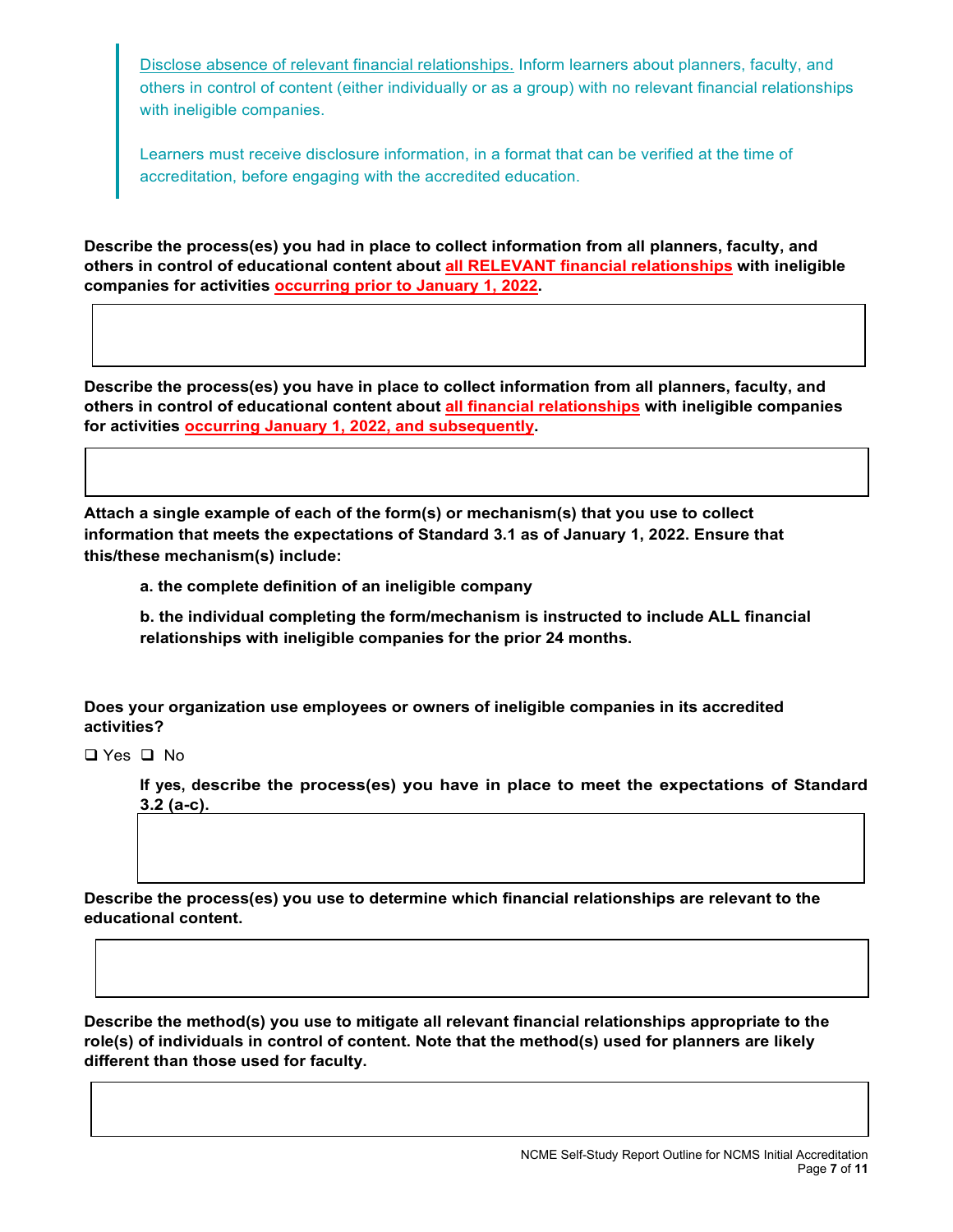**Describe the method(s) you use to inform learners of the presence or absence of relevant financial relationships of all individuals in control of content.** 

**Describe the method(s) you use to inform learners that all relevant financial relationships have been mitigated.** 

**Describe what you do to ensure that your organization does NOT engage in joint providerships with ineligible companies.** 

#### **STANDARD 4: MANAGE COMMERCIAL SUPPORT APPROPRIATELY (Formerly Criterion 8 [SCS 3])**

Accredited providers that choose to accept commercial support (defined as financial or in-kind support from ineligible companies) are responsible for ensuring that the education remains independent of the ineligible company and that the support does not result in commercial bias or commercial influence in the education. The support does not establish a financial relationship between the ineligible company and planners, faculty, and others in control of content of the education.

- 1. **Decision-making and disbursement**: The accredited provider must make all decisions regarding the receipt and disbursement of the commercial support.
	- a. Ineligible companies must not pay directly for any of the expenses related to the education or the learners.
	- b. The accredited provider may use commercial support to fund honoraria or travel expenses of planners, faculty, and others in control of content for those roles only.
	- c. The accredited provider must not use commercial support to pay for travel, lodging, honoraria, or personal expenses for individual learners or groups of learners in accredited education.
	- d. The accredited provider may use commercial support to defray or eliminate the cost of the education for all learners.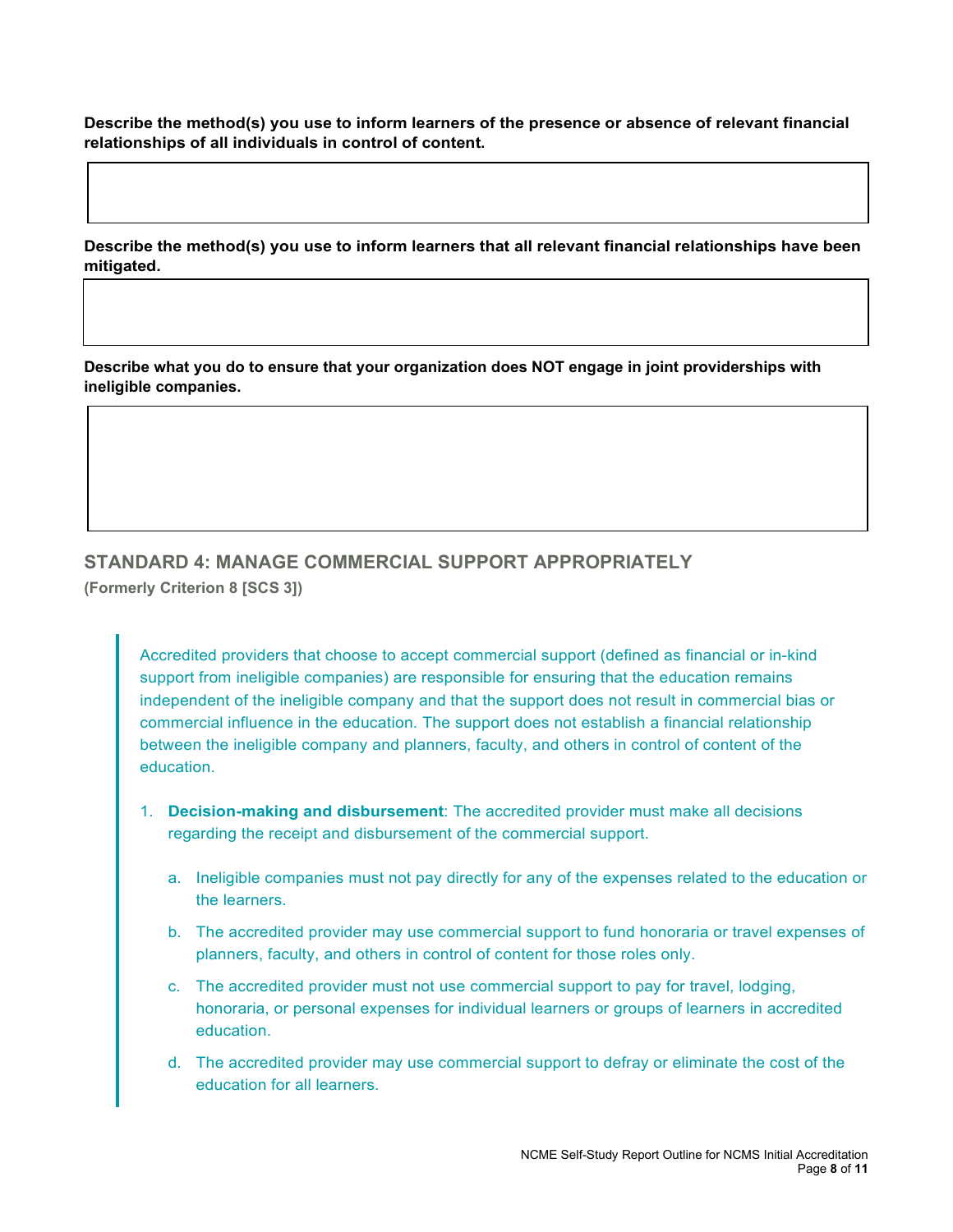- 2. **Agreement**: The terms, conditions, and purposes of the commercial support must be documented in an agreement between the ineligible company and the accredited provider. The agreement must be executed prior to the start of the accredited education. An accredited provider can sign onto an existing agreement between an accredited provider and a commercial supporter by indicating its acceptance of the terms, conditions, and amount of commercial support it will receive.
- 3. **Accountability**: The accredited provider must keep a record of the amount or kind of commercial support received and how it was used, and must produce that accounting, upon request, by the accrediting body or by the ineligible company that provided the commercial support.
- 4. **Disclosure to learners**: The accredited provider must disclose to the learners the name(s) of the ineligible company(ies) that gave the commercial support, and the nature of the support if it was in-kind, prior to the learners engaging in the education. Disclosure must not include the ineligible companies' corporate or product logos, trade names, or product group messages.

#### **Does your organization accept commercial support?**

Yes No

**If yes, describe what do you do to ensure your organization meets the expectations of all four elements of Standard 4.** 

#### **STANDARD 5: MANAGE ANCILLARY ACTIVITIES OFFERED IN CONJUNCTION WITH ACCREDITED CONTINUING EDUCATION (Formerly Criterion 9 [SCS 4])**

Accredited providers are responsible for ensuring that education is separate from marketing by ineligible companies—including advertising, sales, exhibits, and promotion—and from nonaccredited education offered in conjunction with accredited continuing education.

Arrangements to allow ineligible companies to market or exhibit in association with accredited education must not:

- Influence any decisions related to the planning, delivery, and evaluation of the education.
- Interfere with the presentation of the education.
- Be a condition of the provision of financial or in-kind support from ineligible companies for the education.

The accredited provider must ensure that learners can easily distinguish between accredited education and other activities.

• Live continuing education activities: Marketing, exhibits, and nonaccredited education developed by or with influence from an ineligible company or with planners or faculty with unmitigated financial relationships must not occur in the educational space within 30 minutes before or after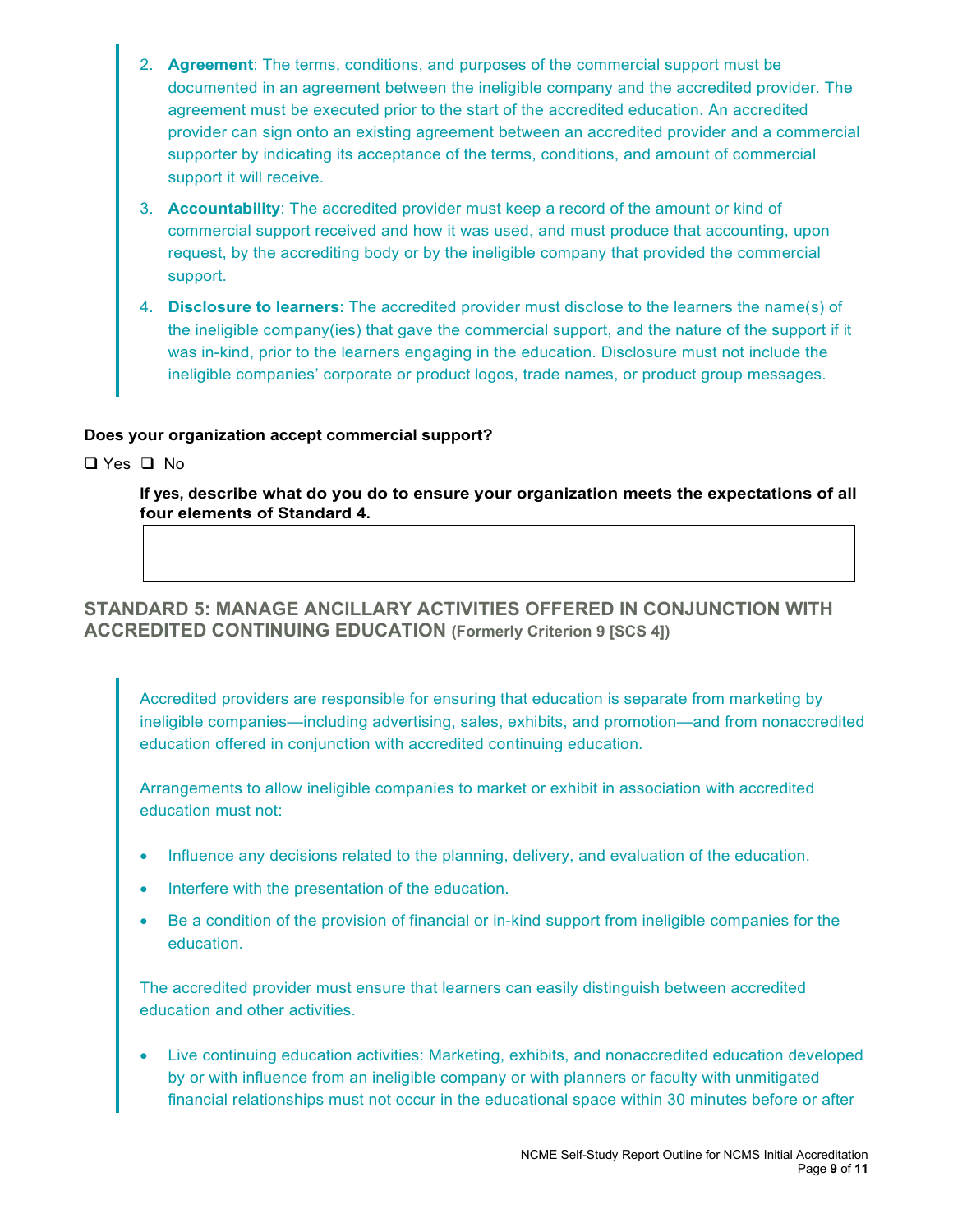an accredited education activity. Activities that are part of the event but are not accredited for continuing education must be clearly labeled and communicated as such.

- Print, online, or digital continuing education activities: Learners must not be presented with marketing while engaged in the accredited education activity. Learners must be able to engage with the accredited education without having to click through, watch, listen to, or be presented with product promotion or product-specific advertisement.
- Educational materials that are part of accredited education (such as slides, abstracts, handouts, evaluation mechanisms, or disclosure information) must not contain any marketing produced by or for an ineligible company, including corporate or product logos, trade names, or product group messages.
- Information distributed about accredited education that does not include educational content, such as schedules and logistical information, may include marketing by or for an ineligible company.

Ineligible companies may not provide access to, or distribute, accredited education to learners.

**Does your organization offer ancillary activities, including advertising, sales, exhibits, or promotion for ineligible companies and/or nonaccredited education in conjunction with your accredited CE activities?** 

 $\Box$  Yes  $\Box$  No.

**If yes, describe what you do to ensure that your organization meets the expectations of all three elements of Standard.** 

## **CME ACTIVITY AND ATTENDANCE RECORDS RETENTION POLICY**

- 1. Attendance Records: An accredited provider must have mechanisms in place to record and, when authorized by the participating physician, verify participation for six years from the date of the CME activity. The accredited provider is free to choose whatever registration method works best for their organization and learners. The ACCME does not require sign-in sheets.
- 2. Activity Documentation: An accredited provider is required to retain activity files/records of CME activity planning and presentation during the current accreditation term or for the last twelve months, whichever is longer.